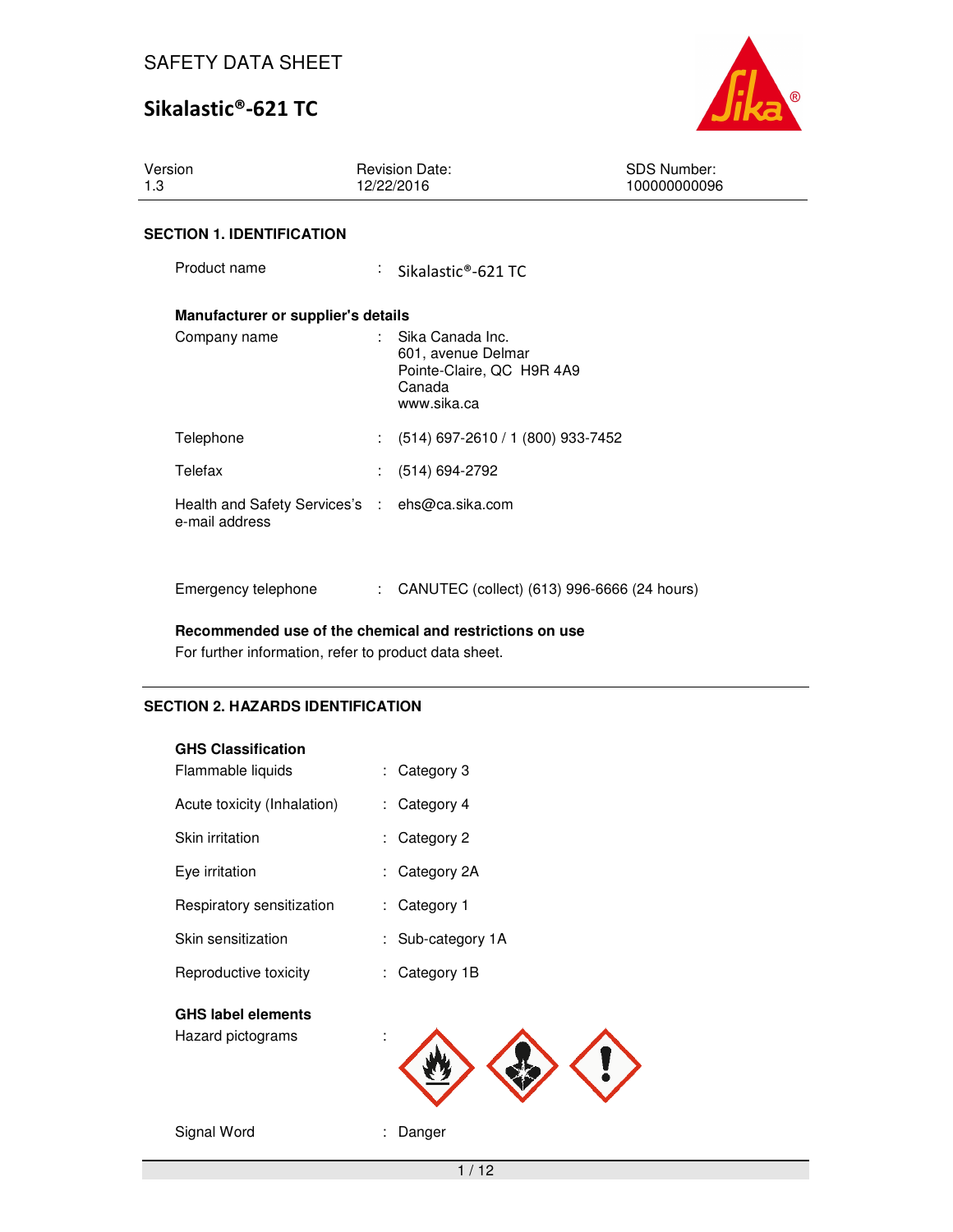# Sikalastic®-621 TC



| Version<br>1.3                  | <b>Revision Date:</b><br>12/22/2016                                                                                                                                                                                                                                                                                                                                                 | SDS Number:<br>100000000096                                                                                                                                                                                                                                                                                                                                                                                                                                                                                                                                                                                                                                                                                                                                                                                                                                                                                                                                                                                                                                                                                                                                                                                                                                                                                                                                                                                                                                                                                                                                                                                                          |
|---------------------------------|-------------------------------------------------------------------------------------------------------------------------------------------------------------------------------------------------------------------------------------------------------------------------------------------------------------------------------------------------------------------------------------|--------------------------------------------------------------------------------------------------------------------------------------------------------------------------------------------------------------------------------------------------------------------------------------------------------------------------------------------------------------------------------------------------------------------------------------------------------------------------------------------------------------------------------------------------------------------------------------------------------------------------------------------------------------------------------------------------------------------------------------------------------------------------------------------------------------------------------------------------------------------------------------------------------------------------------------------------------------------------------------------------------------------------------------------------------------------------------------------------------------------------------------------------------------------------------------------------------------------------------------------------------------------------------------------------------------------------------------------------------------------------------------------------------------------------------------------------------------------------------------------------------------------------------------------------------------------------------------------------------------------------------------|
| <b>Hazard Statements</b>        | : H226 Flammable liquid and vapor.<br>H315 Causes skin irritation.<br>H319 Causes serious eye irritation.<br>H332 Harmful if inhaled.<br>culties if inhaled.                                                                                                                                                                                                                        | H317 May cause an allergic skin reaction.<br>H334 May cause allergy or asthma symptoms or breathing diffi-<br>H360 May damage fertility or the unborn child.                                                                                                                                                                                                                                                                                                                                                                                                                                                                                                                                                                                                                                                                                                                                                                                                                                                                                                                                                                                                                                                                                                                                                                                                                                                                                                                                                                                                                                                                         |
| <b>Precautionary Statements</b> | : Prevention:<br>and understood.<br>P233 Keep container tightly closed.<br>ment.<br>P242 Use non-sparking tools.<br>the workplace.<br>face protection.<br>tion.<br>Response:<br>CENTER/doctor if you feel unwell.<br>to do. Continue rinsing.<br>attention.<br>attention.<br>tion.<br>reuse.<br>hol-resistant foam to extinguish.<br>Storage:<br>P405 Store locked up.<br>Disposal: | P201 Obtain special instructions before use.<br>P202 Do not handle until all safety precautions have been read<br>P210 Keep away from heat, hot surfaces, sparks, open flames<br>and other ignition sources. No smoking.<br>P240 Ground and bond container and receiving equipment.<br>P241 Use explosion-proof electrical/ventilating/lighting/equip-<br>P243 Take action to prevent static discharges.<br>P261 Avoid breathing dust/ fume/ gas/ mist/ vapors/ spray.<br>P264 Wash skin thoroughly after handling.<br>P271 Use only outdoors or in a well-ventilated area.<br>P272 Contaminated work clothing must not be allowed out of<br>P280 Wear protective gloves/ protective clothing/ eye protection/<br>P284 In case of inadequate ventilation wear respiratory protec-<br>P303 + P361 + P353 IF ON SKIN (or hair): Take off immediately<br>all contaminated clothing. Rinse skin with water.<br>P304 + P340 + P312 IF INHALED: Remove person to fresh air<br>and keep comfortable for breathing. Call a POISON<br>P305 + P351 + P338 IF IN EYES: Rinse cautiously with water<br>for several minutes. Remove contact lenses, if present and easy<br>P308 + P313 IF exposed or concerned: Get medical advice/<br>P333 + P313 If skin irritation or rash occurs: Get medical advice/<br>P337 + P313 If eye irritation persists: Get medical advice/ atten-<br>P362 + P364 Take off contaminated clothing and wash it before<br>P370 + P378 In case of fire: Use dry sand, dry chemical or alco-<br>P403 + P235 Store in a well-ventilated place. Keep cool.<br>P501 Dispose of contents/ container to an approved waste dis- |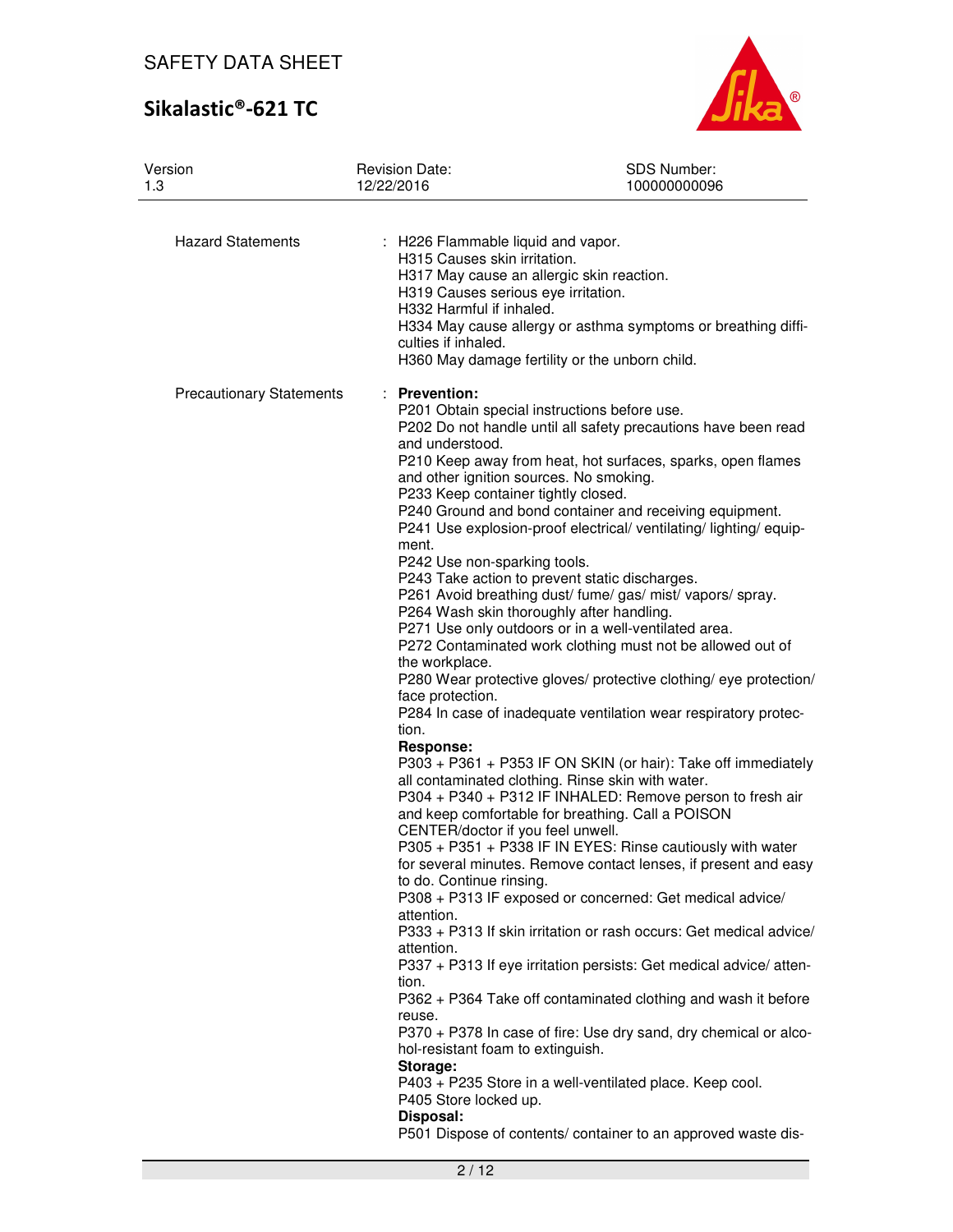Version 1.3

Revision Date: 12/22/2016

SDS Number: 100000000096

posal plant.

#### **Other hazards**

None known.

#### **Supplemental information**

If product is in liquid or paste form, physical or health hazards listed related to dust are not considered significant. However, product may contain substances that could be potential hazards if caused to become airborne due to grinding, sanding or other abrasive processes.

### **SECTION 3. COMPOSITION/INFORMATION ON INGREDIENTS**

#### **Hazardous ingredients**

| Chemical name                                   | CAS-No.    | Concentration (% w/w) |
|-------------------------------------------------|------------|-----------------------|
| bis[2-[2-(1-methylethyl)-3-                     | 59719-67-4 | $>= 5 - < 10$         |
| oxazolidinyl]ethyl]hexane- 1,2-diylbiscarbamate |            |                       |
| Isophorondiisocyanate homopolymer               | 53880-05-0 | $>= 1 - 2$            |
| dimethyl propylphosphonate                      | 18755-43-6 | $>= 1 - 2$            |
| 3-isocyanatomethyl-3,5,5-trimethylcyclohexyl    | 4098-71-9  | $>= 1 - 2$            |
| isocyanate                                      |            |                       |
| tris(methylphenyl) phosphate                    | 1330-78-5  | $>= 1 - 2$            |
| 1-methyl-2-pyrrolidone                          | 872-50-4   | $>= 0 - 1$            |
| bis(1,2,2,6,6-pentamethyl-4-piperidyl) sebacate | 41556-26-7 | $>= 0 - 1$            |
| 2-ethylhexanoic acid, zirconium salt            | 22464-99-9 | $>= 0 - 1$            |

#### **SECTION 4. FIRST AID MEASURES**

| General advice          | : Move out of dangerous area.<br>Consult a physician.<br>Show this material safety data sheet to the doctor in attend-<br>ance.                                                                                                                     |
|-------------------------|-----------------------------------------------------------------------------------------------------------------------------------------------------------------------------------------------------------------------------------------------------|
| If inhaled              | $\therefore$ Move to fresh air.<br>Consult a physician after significant exposure.                                                                                                                                                                  |
| In case of skin contact | : Take off contaminated clothing and shoes immediately.<br>Wash off with soap and plenty of water.<br>If symptoms persist, call a physician.                                                                                                        |
| In case of eye contact  | : Immediately flush eye(s) with plenty of water.<br>Remove contact lenses.<br>Keep eye wide open while rinsing.<br>If eye irritation persists, consult a specialist.                                                                                |
| If swallowed            | : Clean mouth with water and drink afterwards plenty of water.<br>Do not induce vomiting without medical advice.<br>Do not give milk or alcoholic beverages.<br>Never give anything by mouth to an unconscious person.<br>Obtain medical attention. |
| Most important symptoms | : irritant effects                                                                                                                                                                                                                                  |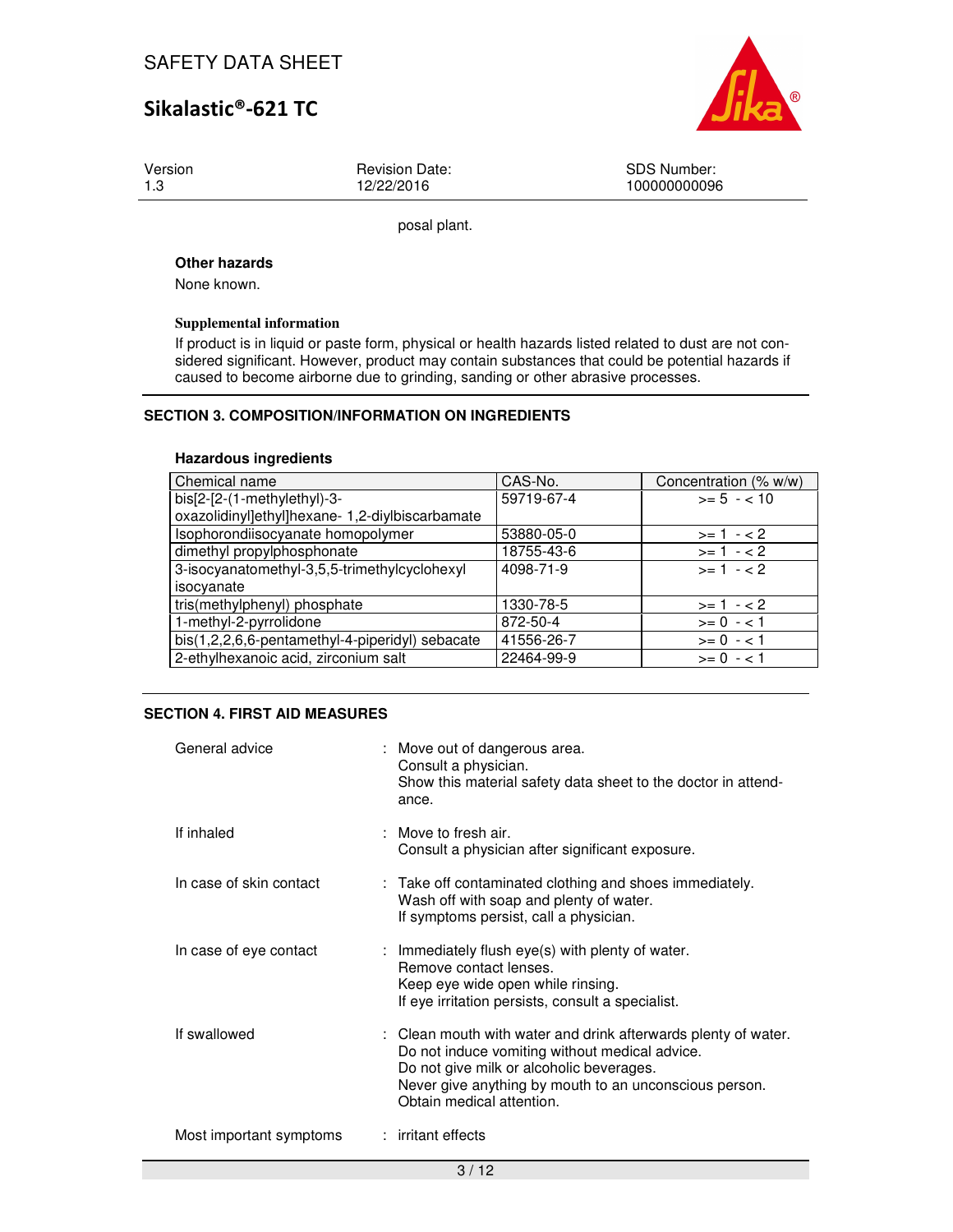# Sikalastic®-621 TC



| Version<br>1.3                         | <b>Revision Date:</b><br>12/22/2016                                                                                                                                                                                                                                                                                                                                                                       | <b>SDS Number:</b><br>100000000096                                                                                            |
|----------------------------------------|-----------------------------------------------------------------------------------------------------------------------------------------------------------------------------------------------------------------------------------------------------------------------------------------------------------------------------------------------------------------------------------------------------------|-------------------------------------------------------------------------------------------------------------------------------|
| and effects, both acute and<br>delayed | sensitizing effects<br>toxic effects for reproduction<br>Asthmatic appearance<br>Respiratory disorder<br>Allergic reactions<br>Excessive lachrymation<br>Erythema<br>Headache<br>Dermatitis<br>and symptoms.<br>Causes skin irritation.<br>May cause an allergic skin reaction.<br>Causes serious eye irritation.<br>Harmful if inhaled.<br>ties if inhaled.<br>May damage fertility or the unborn child. | See Section 11 for more detailed information on health effects<br>May cause allergy or asthma symptoms or breathing difficul- |
| Notes to physician                     | : Treat symptomatically.                                                                                                                                                                                                                                                                                                                                                                                  |                                                                                                                               |

### **SECTION 5. FIRE-FIGHTING MEASURES**

| Suitable extinguishing media             | : Alcohol-resistant foam<br>Carbon dioxide (CO2)<br>Dry chemical                                                                                                                                                                                                                |
|------------------------------------------|---------------------------------------------------------------------------------------------------------------------------------------------------------------------------------------------------------------------------------------------------------------------------------|
| Unsuitable extinguishing<br>media        | : Water<br>High volume water jet                                                                                                                                                                                                                                                |
| Specific hazards during fire<br>fighting | : Do not use a solid water stream as it may scatter and spread<br>fire.                                                                                                                                                                                                         |
| Further information                      | : Use water spray to cool unopened containers.<br>Collect contaminated fire extinguishing water separately. This<br>must not be discharged into drains.<br>Fire residues and contaminated fire extinguishing water must<br>be disposed of in accordance with local regulations. |
| for fire-fighters                        | Special protective equipment : In the event of fire, wear self-contained breathing apparatus.                                                                                                                                                                                   |

### **SECTION 6. ACCIDENTAL RELEASE MEASURES**

| Personal precautions, protec-<br>tive equipment and emer-<br>gency procedures | : Use personal protective equipment.<br>Remove all sources of ignition.<br>Deny access to unprotected persons.<br>Beware of vapors accumulating to form explosive concentra-<br>tions. Vapors can accumulate in low areas. |
|-------------------------------------------------------------------------------|----------------------------------------------------------------------------------------------------------------------------------------------------------------------------------------------------------------------------|
| Environmental precautions                                                     | : Prevent product from entering drains.<br>If the product contaminates rivers and lakes or drains inform                                                                                                                   |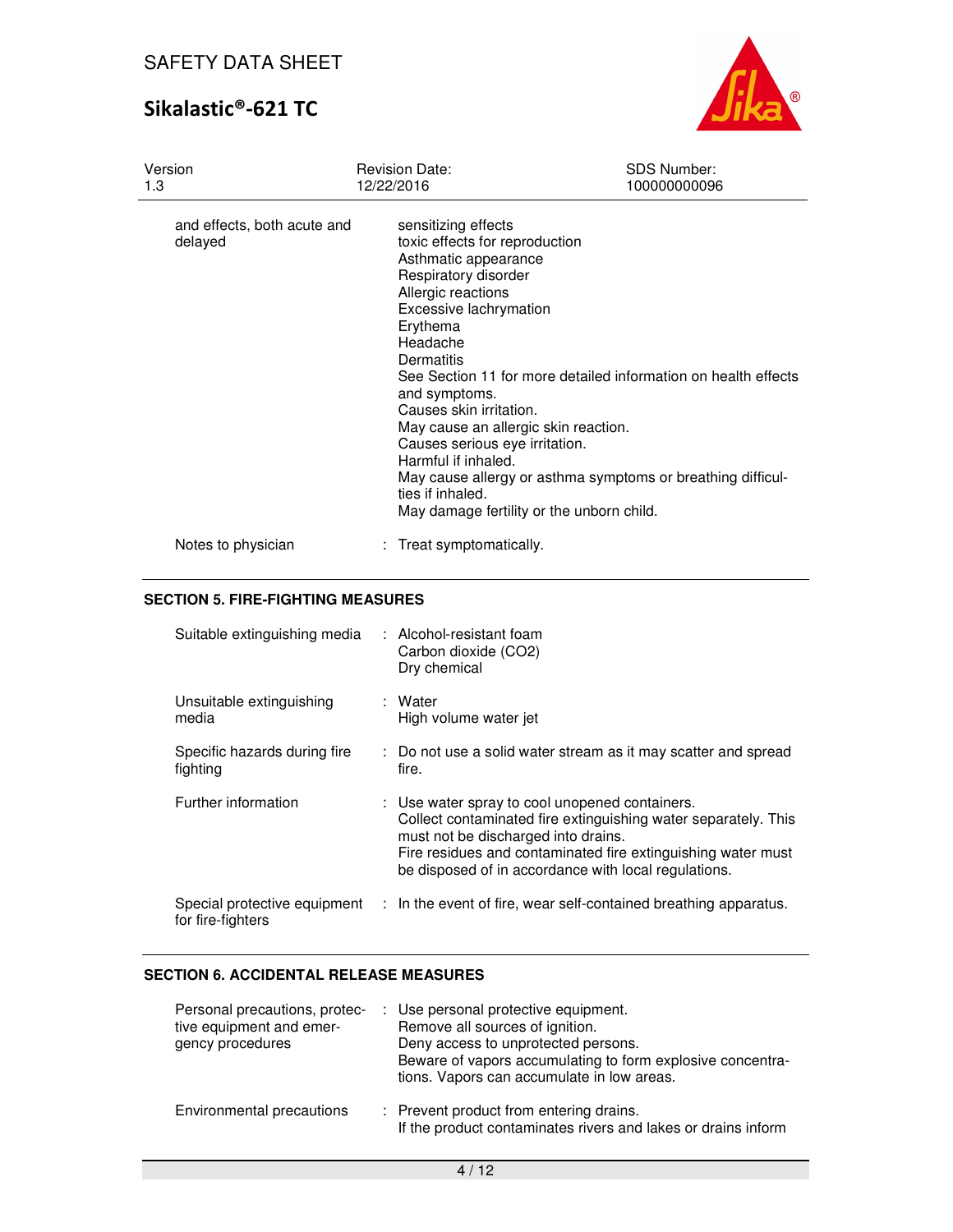

| Version<br>1.3                                           | <b>Revision Date:</b><br>12/22/2016                                                                                                                                                                 | SDS Number:<br>100000000096                                                                                                                                                                                                                                                                                                                                                                                                                                                                                                                                                                                                                                                                                                                                                                                    |
|----------------------------------------------------------|-----------------------------------------------------------------------------------------------------------------------------------------------------------------------------------------------------|----------------------------------------------------------------------------------------------------------------------------------------------------------------------------------------------------------------------------------------------------------------------------------------------------------------------------------------------------------------------------------------------------------------------------------------------------------------------------------------------------------------------------------------------------------------------------------------------------------------------------------------------------------------------------------------------------------------------------------------------------------------------------------------------------------------|
| Methods and materials for<br>containment and cleaning up | respective authorities.<br>cannot be contained.<br>/ national regulations (see section 13).                                                                                                         | Local authorities should be advised if significant spillages<br>Contain spillage, and then collect with non-combustible ab-<br>sorbent material, (e.g. sand, earth, diatomaceous earth, ver-<br>miculite) and place in container for disposal according to local                                                                                                                                                                                                                                                                                                                                                                                                                                                                                                                                               |
| <b>SECTION 7. HANDLING AND STORAGE</b>                   |                                                                                                                                                                                                     |                                                                                                                                                                                                                                                                                                                                                                                                                                                                                                                                                                                                                                                                                                                                                                                                                |
| Advice on protection against<br>fire and explosion       |                                                                                                                                                                                                     | Use explosion-proof equipment. Keep away from<br>heat/sparks/open flames/hot surfaces. No smoking. Take pre-<br>cautionary measures against electrostatic discharges.                                                                                                                                                                                                                                                                                                                                                                                                                                                                                                                                                                                                                                          |
| Advice on safe handling                                  | : Avoid formation of aerosol.<br>Do not breathe vapors or spray mist.<br>section 8).<br>For personal protection see section 8.<br>used.<br>plication area.<br>exposed to this product.<br>products. | Avoid exceeding the given occupational exposure limits (see<br>Do not get in eyes, on skin, or on clothing.<br>Persons with a history of skin sensitization problems or asth-<br>ma, allergies, chronic or recurrent respiratory disease should<br>not be employed in any process in which this mixture is being<br>Smoking, eating and drinking should be prohibited in the ap-<br>Take precautionary measures against static discharge.<br>Provide sufficient air exchange and/or exhaust in work rooms.<br>Open drum carefully as content may be under pressure.<br>Pregnant women or women of child-bearing age should not be<br>Take necessary action to avoid static electricity discharge<br>(which might cause ignition of organic vapors).<br>Follow standard hygiene measures when handling chemical |
| Conditions for safe storage                              | : Store in original container.<br>Keep in a well-ventilated place.<br>kept upright to prevent leakage.<br>Observe label precautions.                                                                | Containers which are opened must be carefully resealed and<br>Store in accordance with local regulations.                                                                                                                                                                                                                                                                                                                                                                                                                                                                                                                                                                                                                                                                                                      |

### **SECTION 8. EXPOSURE CONTROLS/PERSONAL PROTECTION**

### **Ingredients with workplace control parameters**

| Ingredients                  | CAS-No.  | Value type<br>(Form of<br>exposure) | Control parame-<br>ters / Permissible<br>concentration | <b>Basis</b> |
|------------------------------|----------|-------------------------------------|--------------------------------------------------------|--------------|
| 2-methoxy-1-methylethyl ace- | 108-65-6 | TWA                                 | 50 ppm                                                 | CA BC OEL    |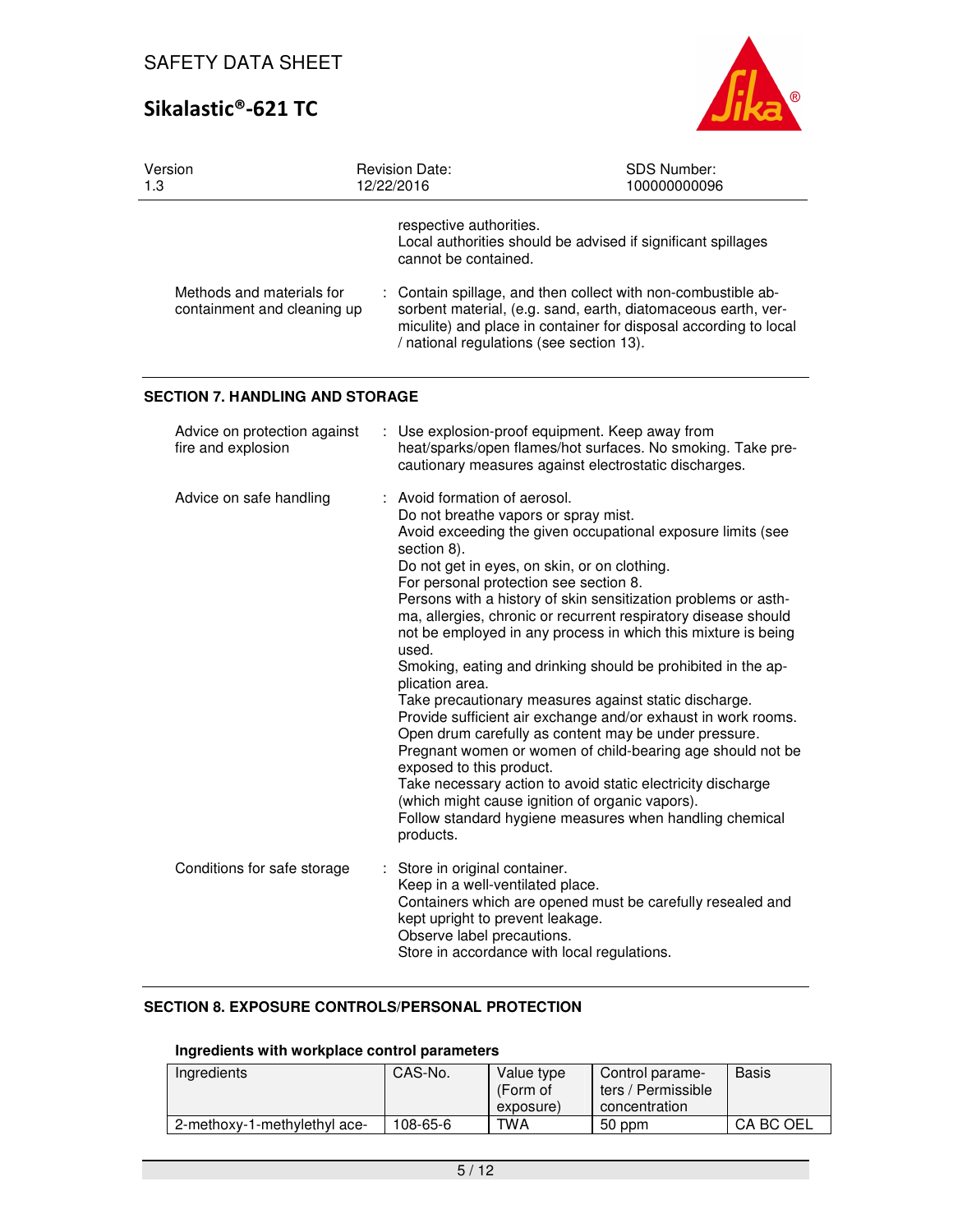

Version 1.3

Revision Date: 12/22/2016

#### SDS Number: 100000000096

| tate                           |           |              |                  |                  |
|--------------------------------|-----------|--------------|------------------|------------------|
|                                |           | <b>STEL</b>  | 75 ppm           | CA BC OEL        |
|                                |           | <b>TWA</b>   | 50 ppm           | CA ON OEL        |
|                                |           |              | 270 mg/m3        |                  |
| triphenyl-phosphate            | 115-86-6  | TWA          | $3$ mg/m $3$     | CA AB OEL        |
|                                |           | <b>TWA</b>   | $3$ mg/m $3$     | CA BC OEL        |
|                                |           | <b>TWAEV</b> | $3 \text{ mg/m}$ | CA QC OEL        |
|                                |           | <b>TWA</b>   | $3$ mg/m $3$     | <b>ACGIH</b>     |
| 3-isocyanatomethyl-3,5,5-      | 4098-71-9 | <b>TWA</b>   | 0.005 ppm        | CA AB OEL        |
| trimethylcyclohexyl isocyanate |           |              | $0.05$ mg/m $3$  |                  |
|                                |           | <b>TWA</b>   | $0.005$ ppm      | CA BC OEL        |
|                                |           | C            | $0.01$ ppm       | CA BC OEL        |
|                                |           | <b>TWAEV</b> | $0.005$ ppm      | CA QC OEL        |
|                                |           |              | $0.045$ mg/m3    |                  |
|                                |           | <b>TWA</b>   | $0.005$ ppm      | CA ON OEL        |
|                                |           | C            | $0.02$ ppm       | CA ON OEL        |
|                                |           | <b>TWA</b>   | $0.005$ ppm      | CA ON OEL        |
|                                |           | C            | $0.02$ ppm       | <b>CA ON OEL</b> |
|                                |           | <b>TWA</b>   | 0.005 ppm        | <b>ACGIH</b>     |
| 1-methyl-2-pyrrolidone         | 872-50-4  | TWA          | 400 mg/m3        | CA ON OEL        |

### **Biological occupational exposure limits**

| Ingredients            | CAS-No.  | Control     | <b>Biological</b> | Sam-      | Permissible        | <b>Basis</b> |
|------------------------|----------|-------------|-------------------|-----------|--------------------|--------------|
|                        |          | parameters  | specimen          | pling     | concentra-         |              |
|                        |          |             |                   | time      | tion               |              |
| 1-methyl-2-pyrrolidone | 872-50-4 | 5-Hydroxy-  | Urine             | End of    | $100 \text{ mg/l}$ | <b>ACGIH</b> |
|                        |          | N-methyl-2- |                   | shift (As |                    | <b>BEI</b>   |
|                        |          | pyrrolidone |                   | soon as   |                    |              |
|                        |          |             |                   | possible  |                    |              |
|                        |          |             |                   | after     |                    |              |
|                        |          |             |                   | exposure  |                    |              |
|                        |          |             |                   | ceases)   |                    |              |

**Engineering measures** : Use of adequate ventilation should be sufficient to control worker exposure to airborne contaminants. If the use of this product generates dust, fumes, gas, vapor or mist, use process enclosures, local exhaust ventilation or other engineering controls to keep worker exposure below any recommended or statutory limits. The engineering controls also need to keep gas, vapor or

dust concentrations below any lower explosive limits.

### **Personal protective equipment**

| Respiratory protection | : Use a properly fitted NIOSH approved air-purifying or air-fed<br>respirator complying with an approved standard if a risk as-<br>sessment indicates this is necessary.                                                                                                                |
|------------------------|-----------------------------------------------------------------------------------------------------------------------------------------------------------------------------------------------------------------------------------------------------------------------------------------|
|                        | The filter class for the respirator must be suitable for the max-<br>imum expected contaminant concentration<br>(gas/vapor/aerosol/particulates) that may arise when han-<br>dling the product. If this concentration is exceeded, self-<br>contained breathing apparatus must be used. |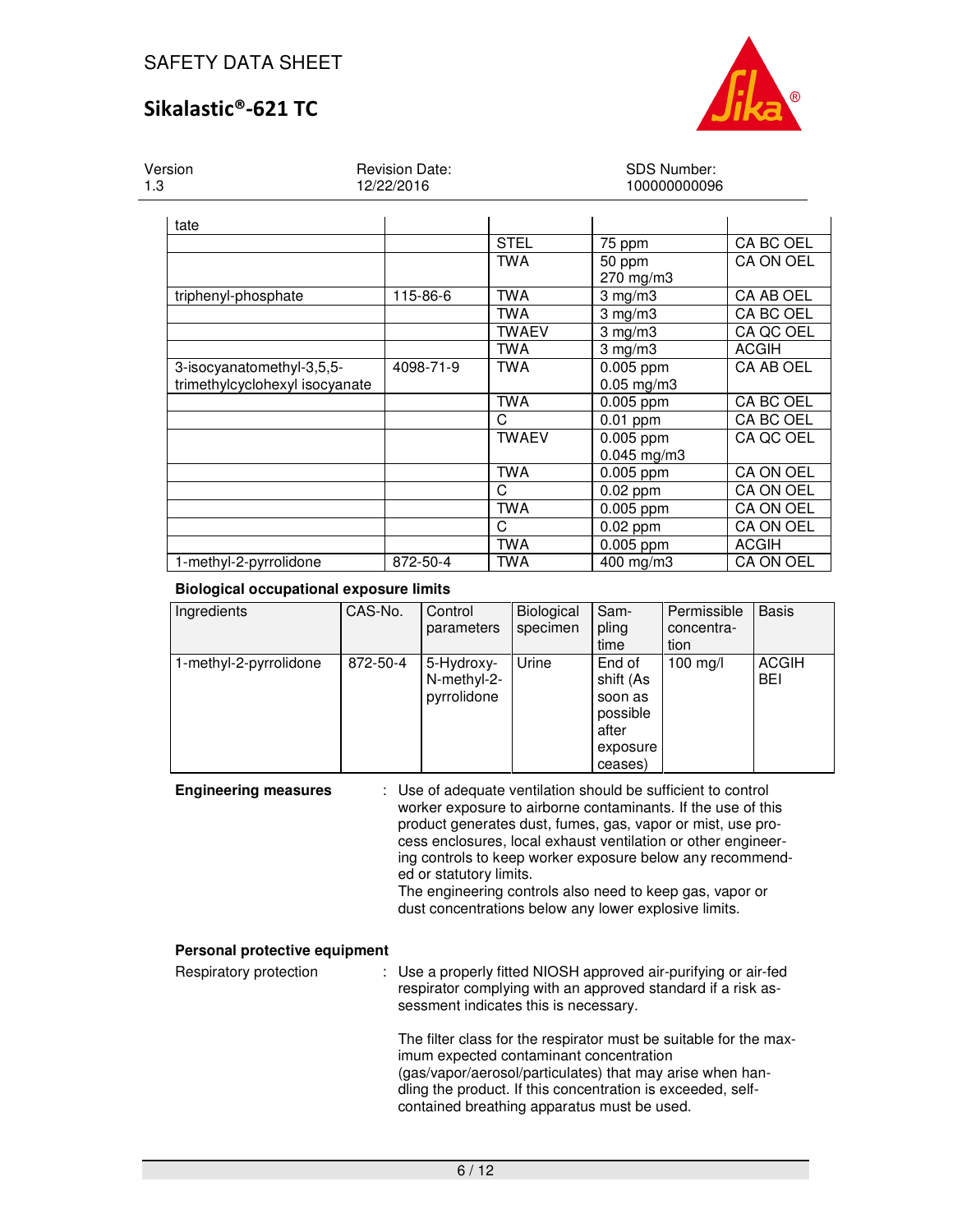# Sikalastic®-621 TC



| Version<br>1.3           | <b>Revision Date:</b><br>12/22/2016                                                                                                                                   | <b>SDS Number:</b><br>100000000096                                                                                                                                                        |
|--------------------------|-----------------------------------------------------------------------------------------------------------------------------------------------------------------------|-------------------------------------------------------------------------------------------------------------------------------------------------------------------------------------------|
| Hand protection          |                                                                                                                                                                       |                                                                                                                                                                                           |
| Remarks                  | essary.                                                                                                                                                               | : Chemical-resistant, impervious gloves complying with an<br>approved standard should be worn at all times when handling<br>chemical products if a risk assessment indicates this is nec- |
| Eye protection           |                                                                                                                                                                       | : Safety eyewear complying with an approved standard should<br>be used when a risk assessment indicates this is necessary.                                                                |
| Skin and body protection | cific work-place.                                                                                                                                                     | : Choose body protection in relation to its type, to the concen-<br>tration and amount of dangerous substances, and to the spe-                                                           |
| Hygiene measures         | : Avoid contact with skin, eyes and clothing.<br>the product.<br>have been cleared from the area.<br>before entering eating areas.<br>Wash thoroughly after handling. | Wash hands before breaks and immediately after handling<br>Remove respiratory and skin/eye protection only after vapors<br>Remove contaminated clothing and protective equipment          |

### **SECTION 9. PHYSICAL AND CHEMICAL PROPERTIES**

| Appearance                              | liquid                                       |
|-----------------------------------------|----------------------------------------------|
| Color                                   | : various                                    |
| Odor                                    | : ester-like                                 |
| Odor Threshold                          | : No data available                          |
| рH                                      | No data available                            |
| Melting point/range / Freezing<br>point | : No data available                          |
| Boiling point/boiling range             | : 145 °C (293 °F)                            |
| Flash point                             | : ca. 46.1 ℃ (115.0 ℉)<br>Method: closed cup |
| Evaporation rate                        | : No data available                          |
| Flammability (solid, gas)               | : No data available                          |
| Upper explosion limit                   | : 10.8 %(V)                                  |
| Lower explosion limit                   | : 1.5 %(V)                                   |
| Vapor pressure                          | : 3.1 hpa $(2.3 \text{ mmHg})$               |
| Relative vapor density                  | No data available                            |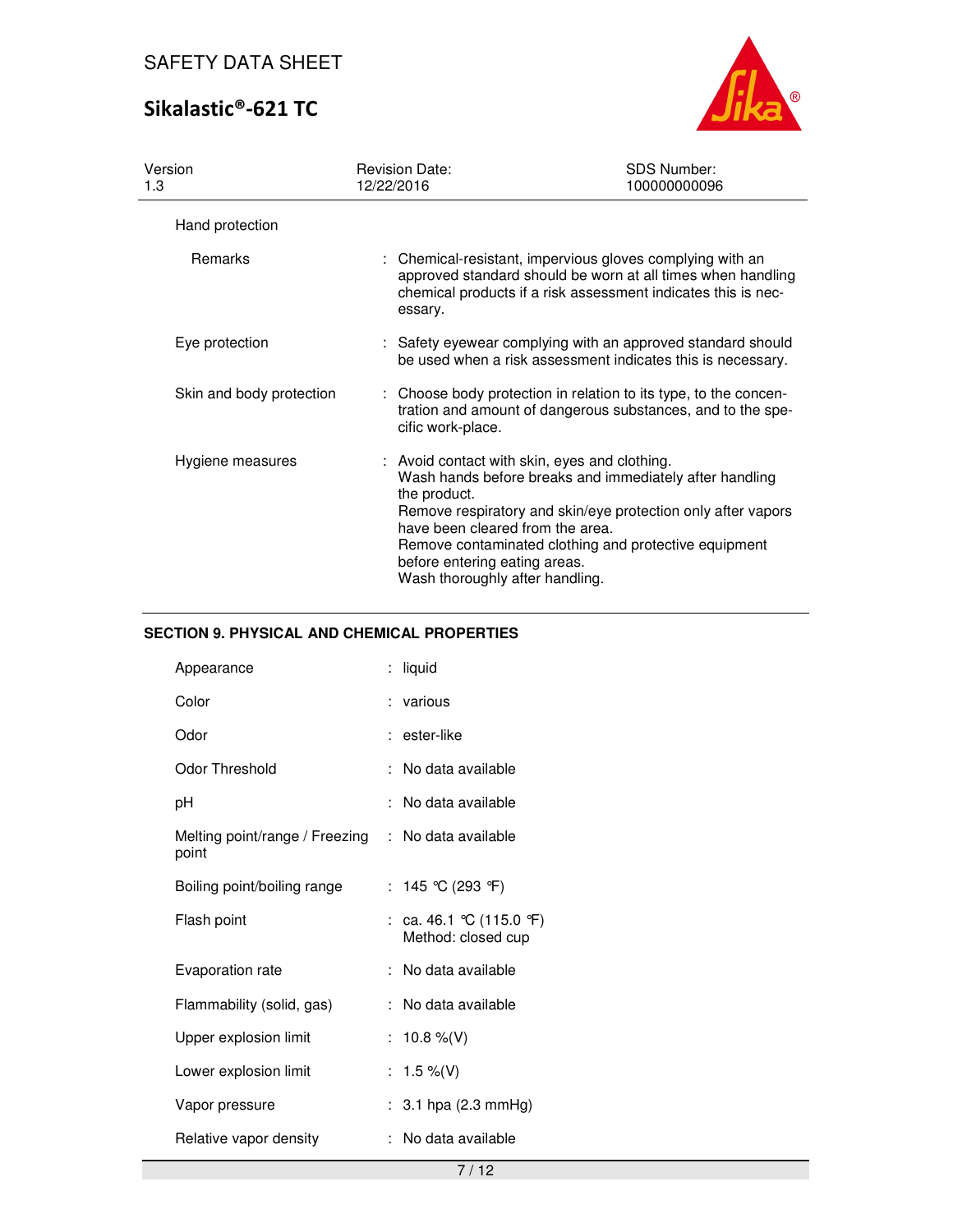# Sikalastic®-621 TC



| Version<br>1.3                             | <b>Revision Date:</b><br>12/22/2016 | <b>SDS Number:</b><br>100000000096 |  |
|--------------------------------------------|-------------------------------------|------------------------------------|--|
| Density                                    | : ca. 1.44 g/cm3 (20 °C (68 °F) ()) |                                    |  |
| Solubility(ies)<br>Water solubility        | : insoluble                         |                                    |  |
| Partition coefficient: n-<br>octanol/water | : No data available                 |                                    |  |
| Autoignition temperature                   | : No data available                 |                                    |  |
| Decomposition temperature                  | : No data available                 |                                    |  |
| Viscosity<br>Viscosity, dynamic            | : No data available                 |                                    |  |
| Viscosity, kinematic                       | : ca. > 20.5 mm2/s (40 °C)          |                                    |  |
| <b>Explosive properties</b>                | : No data available                 |                                    |  |
| Molecular weight                           | : No data available                 |                                    |  |

#### **SECTION 10. STABILITY AND REACTIVITY**

| Reactivity                                          | : No dangerous reaction known under conditions of normal use.                                 |  |
|-----------------------------------------------------|-----------------------------------------------------------------------------------------------|--|
| Chemical stability                                  | : The product is chemically stable.                                                           |  |
| Possibility of hazardous reac-<br>tions             | : Stable under recommended storage conditions.<br>Vapors may form explosive mixture with air. |  |
| Conditions to avoid                                 | : Heat, flames and sparks.                                                                    |  |
| Incompatible materials                              | : No data available                                                                           |  |
| No decomposition if stored and applied as directed. |                                                                                               |  |

### **SECTION 11. TOXICOLOGICAL INFORMATION**

| <b>Acute toxicity</b><br>Harmful if inhaled. |                                                                                                                         |
|----------------------------------------------|-------------------------------------------------------------------------------------------------------------------------|
| <b>Product:</b>                              |                                                                                                                         |
| Acute oral toxicity                          | : Acute toxicity estimate: $>$ 5,000 mg/kg<br>Method: Calculation method                                                |
| Acute inhalation toxicity                    | $:$ Acute toxicity estimate: 2.3 mg/l<br>Exposure time: 4 h<br>Test atmosphere: dust/mist<br>Method: Calculation method |
| Acute dermal toxicity                        | : Acute toxicity estimate: $>$ 5,000 mg/kg                                                                              |
|                                              |                                                                                                                         |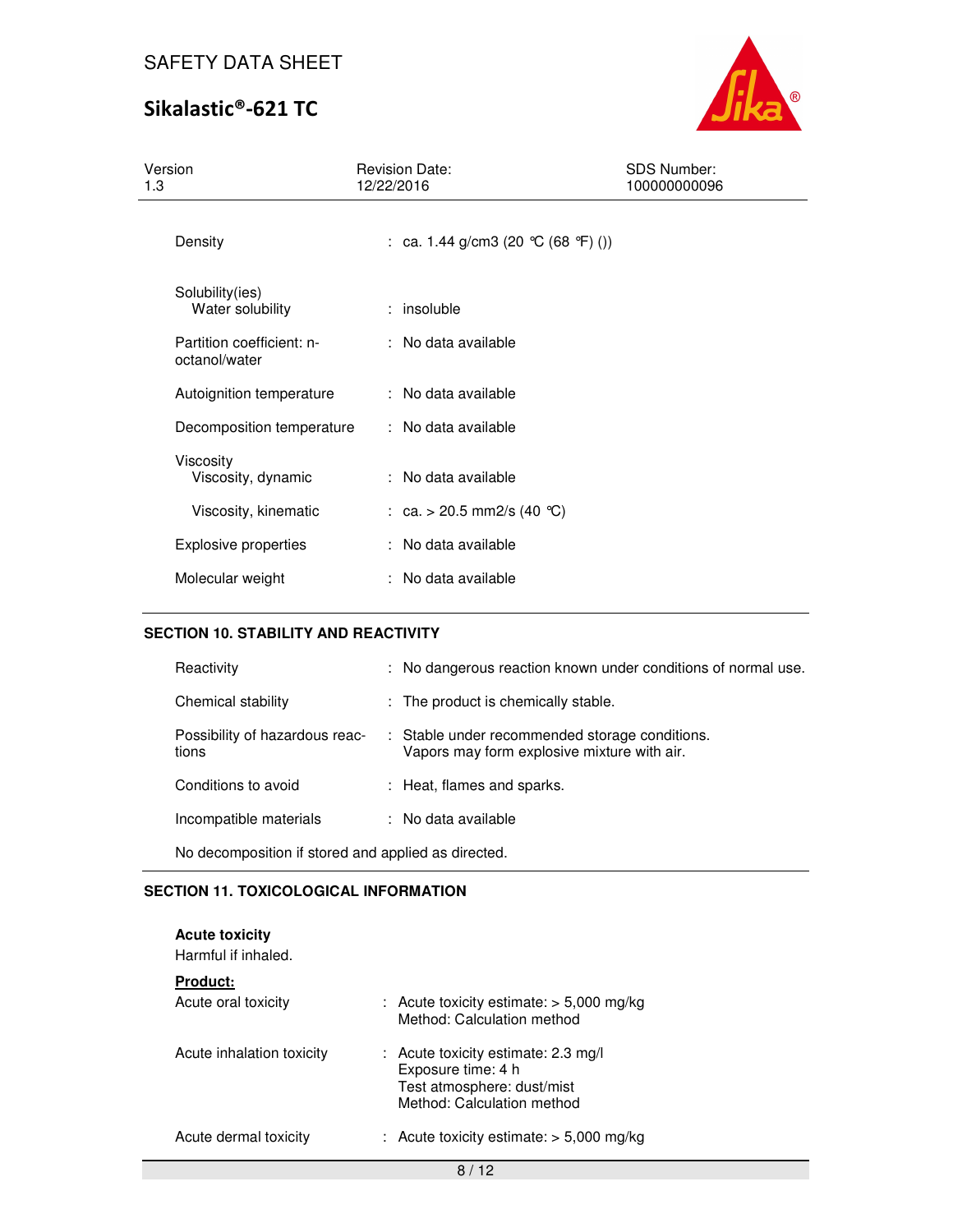

| Version<br>1.3                                                                                           | <b>Revision Date:</b><br>12/22/2016                                                                              | <b>SDS Number:</b><br>100000000096                                                               |
|----------------------------------------------------------------------------------------------------------|------------------------------------------------------------------------------------------------------------------|--------------------------------------------------------------------------------------------------|
|                                                                                                          | Method: Calculation method                                                                                       |                                                                                                  |
| <b>Ingredients:</b><br>Acute oral toxicity                                                               | bis[2-[2-(1-methylethyl)-3-oxazolidinyl]ethyl]hexane-1,2-diylbiscarbamate:<br>: LD50 Oral (Rat): $> 5,000$ mg/kg |                                                                                                  |
| Acute dermal toxicity                                                                                    | : LD50 Dermal (Rabbit): $> 2,000$ mg/kg                                                                          |                                                                                                  |
| Acute oral toxicity                                                                                      | 3-isocyanatomethyl-3,5,5-trimethylcyclohexyl isocyanate:<br>: LD50 Oral (Rat): 4,814 mg/kg                       |                                                                                                  |
| Acute inhalation toxicity                                                                                | : LC50 (Rat): 0.031 mg/l<br>Exposure time: 4 h<br>Test atmosphere: dust/mist                                     |                                                                                                  |
| Acute dermal toxicity                                                                                    | : LD50 Dermal (Rat): > 7,000 mg/kg                                                                               |                                                                                                  |
| 1-methyl-2-pyrrolidone:<br>Acute oral toxicity                                                           | : LD50 Oral (Rat): 4,150 mg/kg                                                                                   |                                                                                                  |
| Acute inhalation toxicity                                                                                | : LC50 (Rat): 5.1 mg/l<br>Exposure time: 4 h<br>Test atmosphere: dust/mist                                       |                                                                                                  |
| Acute dermal toxicity                                                                                    | : LD50 Dermal (Rabbit): $>$ 5,000 mg/kg                                                                          |                                                                                                  |
| <b>Skin corrosion/irritation</b><br>Causes skin irritation.                                              |                                                                                                                  |                                                                                                  |
| Serious eye damage/eye irritation<br>Causes serious eye irritation.                                      |                                                                                                                  |                                                                                                  |
| Respiratory or skin sensitization                                                                        |                                                                                                                  |                                                                                                  |
| haled.                                                                                                   | Skin sensitization: May cause an allergic skin reaction.                                                         | Respiratory sensitization: May cause allergy or asthma symptoms or breathing difficulties if in- |
| Germ cell mutagenicity                                                                                   |                                                                                                                  |                                                                                                  |
| Not classified based on available information.                                                           |                                                                                                                  |                                                                                                  |
| Carcinogenicity<br>Not classified based on available information.<br>IARC                                | Group 2B: Possibly carcinogenic to humans                                                                        |                                                                                                  |
|                                                                                                          | Carbon black                                                                                                     | 1333-86-4                                                                                        |
| <b>NTP</b>                                                                                               | Not applicable                                                                                                   |                                                                                                  |
| <b>Reproductive toxicity</b><br>May damage fertility or the unborn child.<br><b>STOT-single exposure</b> |                                                                                                                  |                                                                                                  |

Not classified based on available information.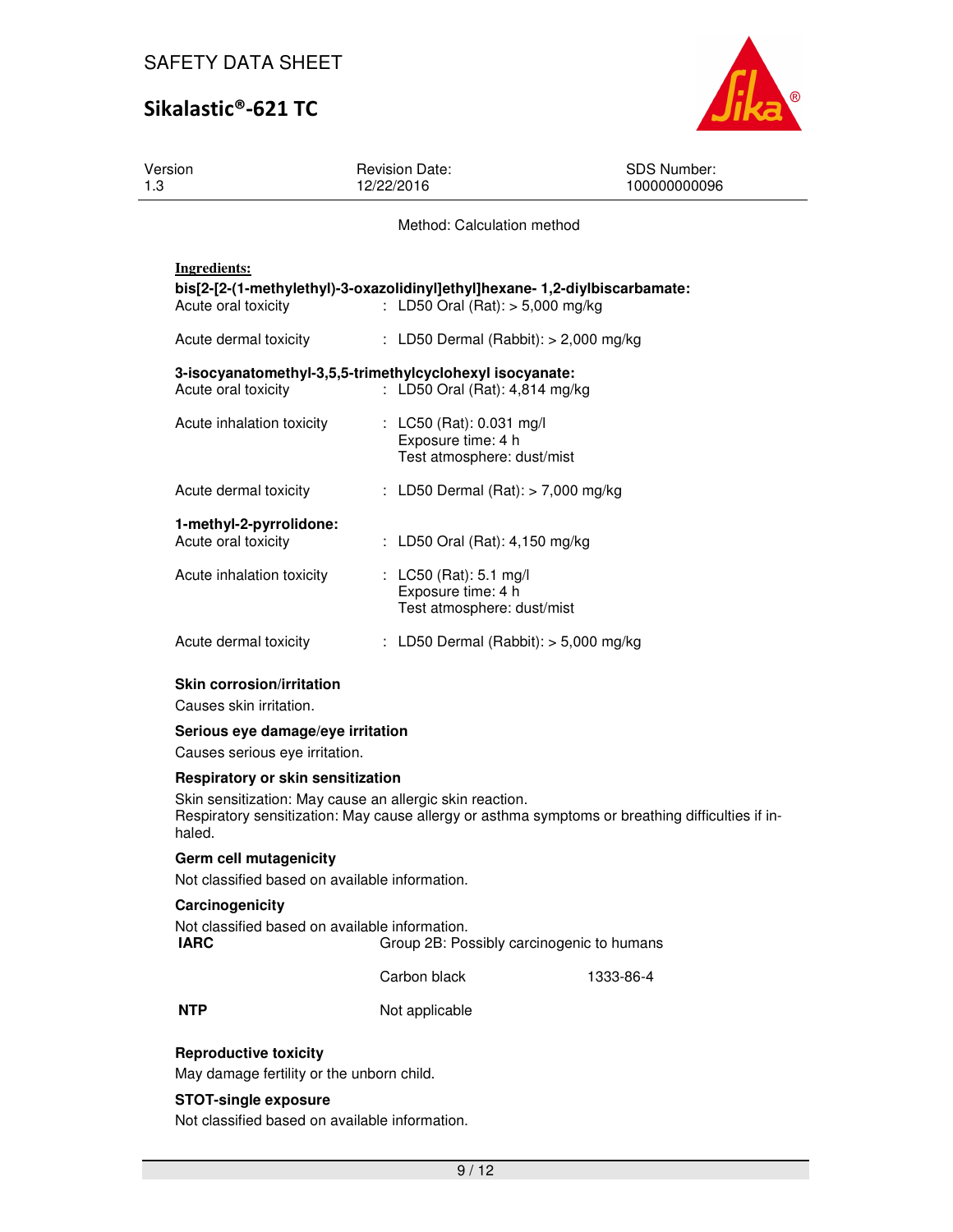# Sikalastic®-621 TC



| Version | Revision Date: | SDS Number:  |
|---------|----------------|--------------|
| 1.3     | 12/22/2016     | 100000000096 |
|         |                |              |

#### **STOT-repeated exposure**

Not classified based on available information.

#### **Aspiration toxicity**

Not classified based on available information.

### **SECTION 12. ECOLOGICAL INFORMATION**

#### **Ecotoxicity**

### **Ingredients: bis[2-[2-(1-methylethyl)-3-oxazolidinyl]ethyl]hexane- 1,2-diylbiscarbamate:**  Toxicity to daphnia and other : EC50 (Daphnia magna (Water flea)): 87.1 mg/l aquatic invertebrates Exposure time: 48 h Toxicity to algae : EC50 (Scenedesmus capricornutum (fresh water algae)): 18.6 mg/l Exposure time: 72 h **Persistence and degradability**  No data available **Bioaccumulative potential**  No data available **Mobility in soil**  No data available **Other adverse effects**

### **Product:**

| Additional ecological infor-<br>mation | Do not empty into drains; dispose of this material and its con-<br>÷.<br>tainer in a safe way.<br>Avoid dispersal of spilled material and runoff and contact with<br>soil, waterways, drains and sewers.<br>Toxic to aquatic organisms, may cause long-term adverse<br>effects in the aquatic environment.<br>May be harmful to the environment if released in large quanti-<br>ties.<br>Water polluting material. |
|----------------------------------------|--------------------------------------------------------------------------------------------------------------------------------------------------------------------------------------------------------------------------------------------------------------------------------------------------------------------------------------------------------------------------------------------------------------------|
|----------------------------------------|--------------------------------------------------------------------------------------------------------------------------------------------------------------------------------------------------------------------------------------------------------------------------------------------------------------------------------------------------------------------------------------------------------------------|

### **SECTION 13. DISPOSAL CONSIDERATIONS**

| <b>Disposal methods</b> |  |
|-------------------------|--|
|-------------------------|--|

| Waste from residues    | : Disposal of this product, solutions and any by-products should<br>at all times comply with the requirements of environmental<br>protection and waste disposal legislation and any regional<br>local authority requirements. |
|------------------------|-------------------------------------------------------------------------------------------------------------------------------------------------------------------------------------------------------------------------------|
| Contaminated packaging | : Empty containers should be taken to an approved waste han-<br>dling site for recycling or disposal.                                                                                                                         |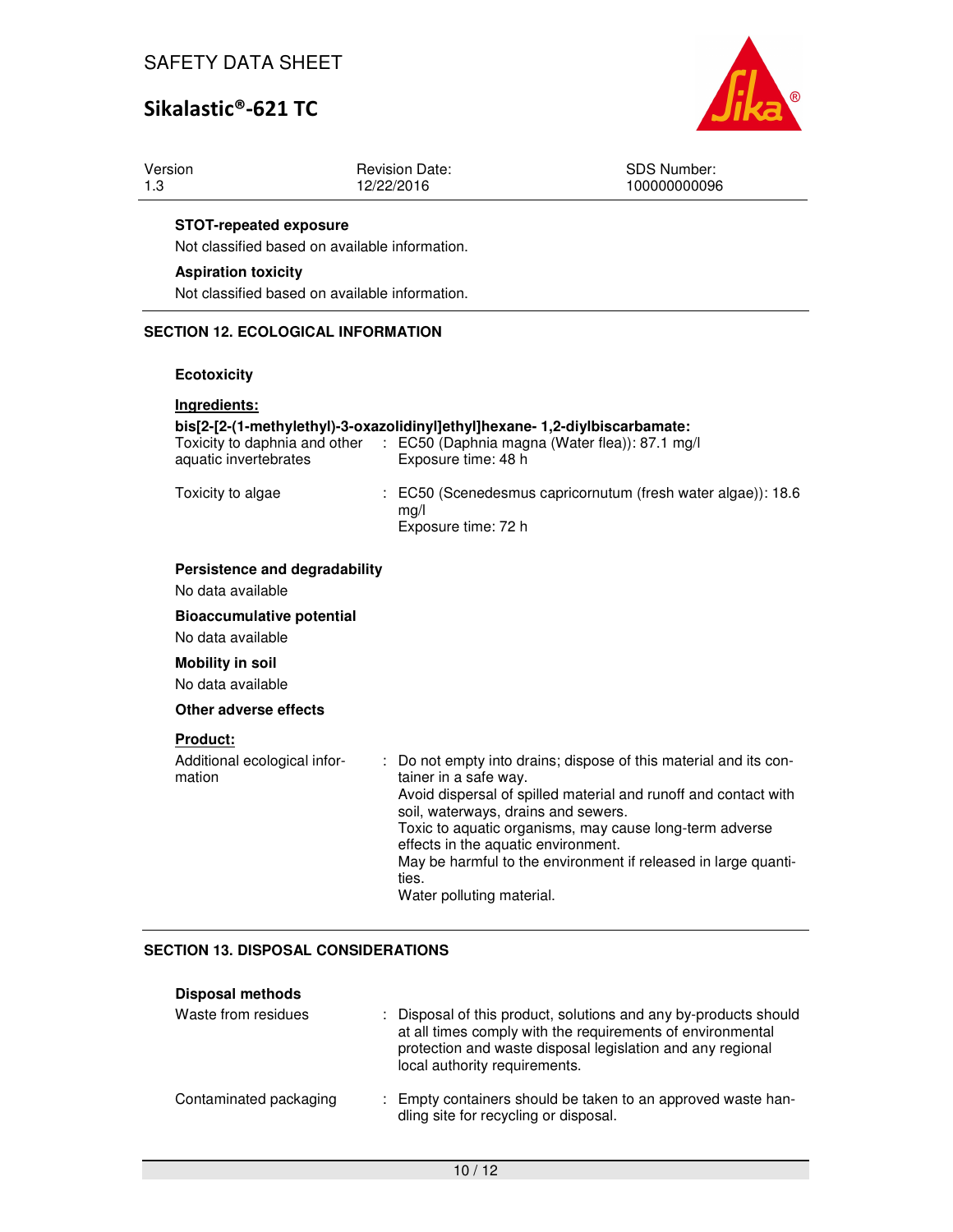# Sikalastic®-621 TC



Version 1.3

Revision Date: 12/22/2016

SDS Number: 100000000096

### **SECTION 14. TRANSPORT INFORMATION**

| Domestic regulation                                                                                                                                                                  |                                                                                                                                                                 |
|--------------------------------------------------------------------------------------------------------------------------------------------------------------------------------------|-----------------------------------------------------------------------------------------------------------------------------------------------------------------|
| TDG (road/train)<br>UN number<br>Proper shipping name                                                                                                                                | : UN 1263<br>: PAINT RELATED MATERIAL                                                                                                                           |
| Class<br>Packing group<br>Labels                                                                                                                                                     | 3<br>: III<br>÷<br>3                                                                                                                                            |
| <b>International Regulations</b>                                                                                                                                                     |                                                                                                                                                                 |
| <b>IATA-DGR</b><br>UN/ID No.<br>Proper shipping name<br>Class<br>Packing group<br>Labels<br>Packing instruction (cargo<br>aircraft)<br>Packing instruction (passen-<br>ger aircraft) | $\pm$ UN 1263<br>: Paint related material<br>(diphenyl tolyl phosphate, triphenyl phosphate)<br>: 3<br>: III<br>Flammable Liquids<br>366<br>÷<br>: 355          |
| <b>IMDG-Code</b><br>UN number<br>Proper shipping name<br>Class<br>Packing group<br>Labels<br>EmS Code<br>Marine pollutant                                                            | UN 1263<br><b>PAINT RELATED MATERIAL</b><br>$\sim$<br>(diphenyl tolyl phosphate, triphenyl phosphate)<br>3<br>÷<br>- III<br>÷<br>3<br>÷<br>$F-E$ , $S-E$<br>yes |

**Transport in bulk according to Annex II of MARPOL 73/78 and the IBC Code** 

Not applicable for product as supplied.

### **SECTION 15. REGULATORY INFORMATION**

| <b>Canadian PBT Chemicals</b> |  | : This product contains the following components on the DSL<br>that are classified as Persistent, Bioaccumulative and/or Toxic<br>(PBT) under CEPA:<br>bis(1,2,2,6,6-pentamethyl-4-piperidyl) sebacateNaphtha (pe-<br>troleum), hydrotreated heavy |
|-------------------------------|--|----------------------------------------------------------------------------------------------------------------------------------------------------------------------------------------------------------------------------------------------------|
|-------------------------------|--|----------------------------------------------------------------------------------------------------------------------------------------------------------------------------------------------------------------------------------------------------|

### **Canadian lists**

No substances are subject to a Significant New Activity Notification.

### **SECTION 16. OTHER INFORMATION**